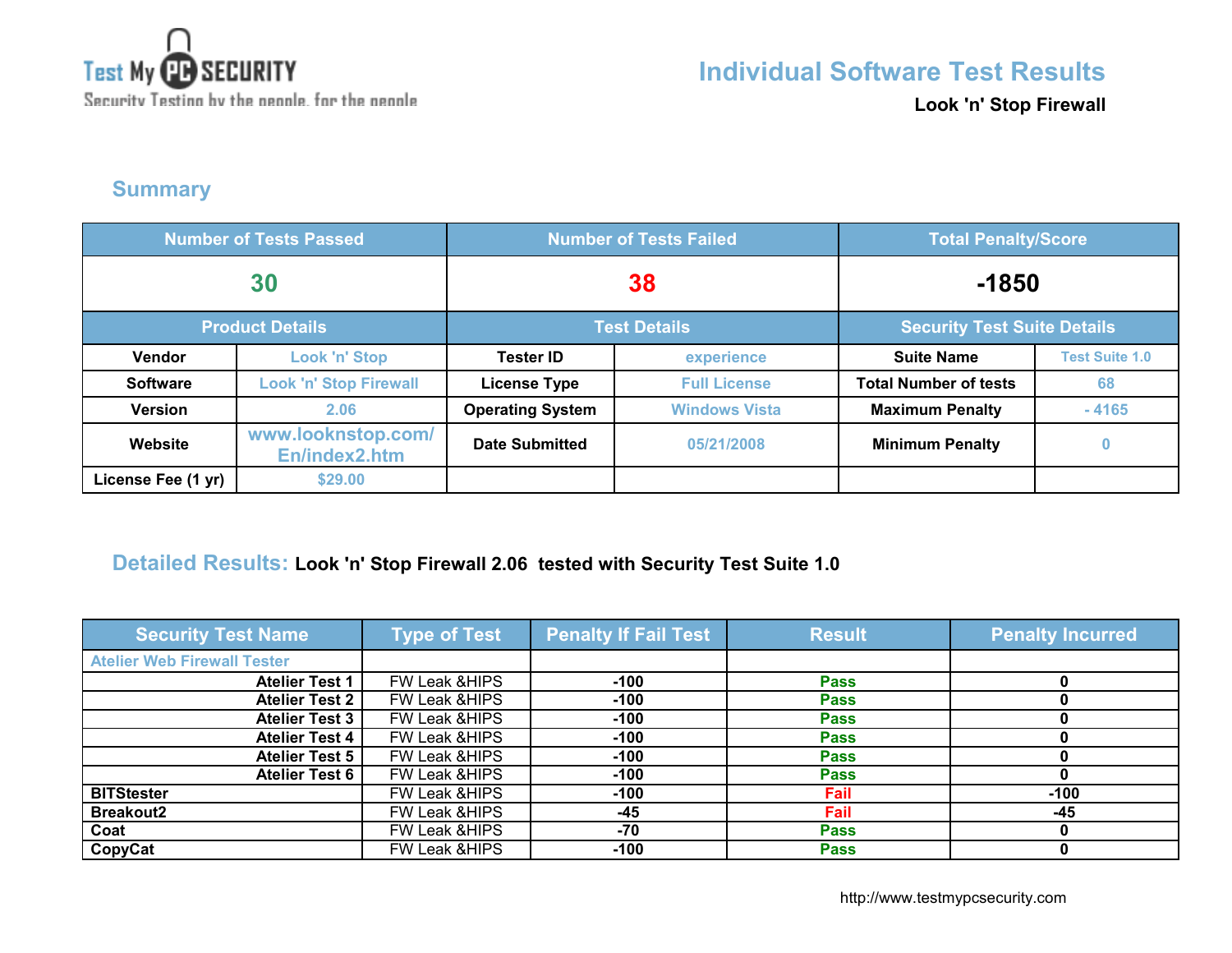

Security Testing by the neagle, for the neagle

## **Individual Software Test Results**

**Look 'n' Stop Firewall**

| <b>Security Test Name</b> | <b>Type of Test</b>      | <b>Penalty If Fail Test</b> | <b>Result</b> | <b>Penalty Incurred</b> |
|---------------------------|--------------------------|-----------------------------|---------------|-------------------------|
| <b>CPIL Suite</b>         |                          |                             |               |                         |
| Test 1                    | FW Leak & HIPS           | $-100$                      | <b>Pass</b>   | 0                       |
| Test <sub>2</sub>         | FW Leak &HIPS            | $-100$                      | <b>Pass</b>   | $\mathbf 0$             |
| Test 3                    | FW Leak & HIPS           | $-100$                      | <b>Pass</b>   | $\mathbf 0$             |
| <b>Comodo ICMP</b>        |                          |                             |               |                         |
| <b>ICMP Test 1</b>        | <b>FW Leak Only</b>      | $-100$                      | <b>Pass</b>   | 0                       |
| <b>ICMP Test 2</b>        | <b>FW Leak Only</b>      | $-100$                      | Fail          | $-100$                  |
| <b>DNStest</b>            | FW Leak Only             | $-45$                       | <b>Pass</b>   | $\mathbf{0}$            |
| <b>DNStester</b>          | <b>FW Leak Only</b>      | $-45$                       | Fail          | $-45$                   |
| <b>Delete Volume</b>      | <b>HIPS Only</b>         | $-45$                       | Fail          | $-45$                   |
| <b>FireHole</b>           | <b>FW Leak &amp;HIPS</b> | $-100$                      | Fail          | $-100$                  |
| <b>FPR</b>                |                          |                             |               |                         |
| and CPIL Test 1           | <b>FW Leak &amp;HIPS</b> | $-100$                      | <b>Pass</b>   | 0                       |
| and CPIL Test 2           | FW Leak &HIPS            | $-100$                      | <b>Pass</b>   | $\mathbf 0$             |
| and CPIL Test 3           | <b>FW Leak &amp;HIPS</b> | $-100$                      | <b>Pass</b>   | 0                       |
| and Wallbreaker Test 1    | FW Leak &HIPS            | $-25$                       | <b>Pass</b>   | 0                       |
| and Wallbreaker Test 2    | FW Leak &HIPS            | $-25$                       | <b>Pass</b>   | $\mathbf 0$             |
| and Wallbreaker Test 3    | FW Leak &HIPS            | $-25$                       | <b>Pass</b>   | $\mathbf 0$             |
| and Wallbreaker Test 4    | FW Leak &HIPS            | $-25$                       | <b>Pass</b>   | 0                       |
| and PCFlank               | FW Leak &HIPS            | $-100$                      | <b>Pass</b>   | $\overline{\mathbf{0}}$ |
| <b>Ghost</b>              | FW Leak & HIPS           | $-50$                       | <b>Pass</b>   | $\overline{\mathbf{0}}$ |
| Jumper                    | FW Leak & HIPS           | $-100$                      | Fail          | $-100$                  |
| Keylogtest                | <b>HIPS Only</b>         | $-100$                      | Fail          | $-100$                  |
| KiLL                      | <b>HIPS Only</b>         | $-45$                       | Fail          | $-45$                   |
| LeakTest v 1.2            | FW Leak Only             | $-100$                      | <b>Pass</b>   | $\mathbf 0$             |
| <b>Osfwbypass</b>         | FW Leak &HIPS            | $-100$                      | Fail          | $-100$                  |
| <b>PCFlank</b>            | <b>FW Leak &amp;HIPS</b> | $-100$                      | <b>Pass</b>   | 0                       |
| <b>Runner</b>             | FW Leak &HIPS            | $-100$                      | <b>Pass</b>   | $\mathbf 0$             |
| <b>Spycar Suite</b>       |                          |                             |               |                         |
| <b>HKCU_Run.exe</b>       | <b>HIPS Only</b>         | $-10$                       | Fail          | $-10$                   |
| <b>HKCU RunOnce.exe</b>   | <b>HIPS Only</b>         | $-10$                       | Fail          | $-10$                   |
| HKCU_RunOnceEx.exe        | <b>HIPS Only</b>         | $-10$                       | Fail          | $-10$                   |
| HKLM_Run.exe              | <b>HIPS Only</b>         | $-10$                       | Fail          | $-10$                   |
| <b>HKLM RunOnce.exe</b>   | <b>HIPS Only</b>         | $-10$                       | Fail          | $-10$                   |
| HKLM_RunOnceEx.exe        | <b>HIPS Only</b>         | $-10$                       | Fail          | $-10$                   |
| IE-HomepageLock.exe       | <b>HIPS Only</b>         | $-10$                       | Fail          | $-10$                   |
| IE-KillAdvancedTab.exe    | <b>HIPS Only</b>         | $-10$                       | Fail          | $-10$                   |